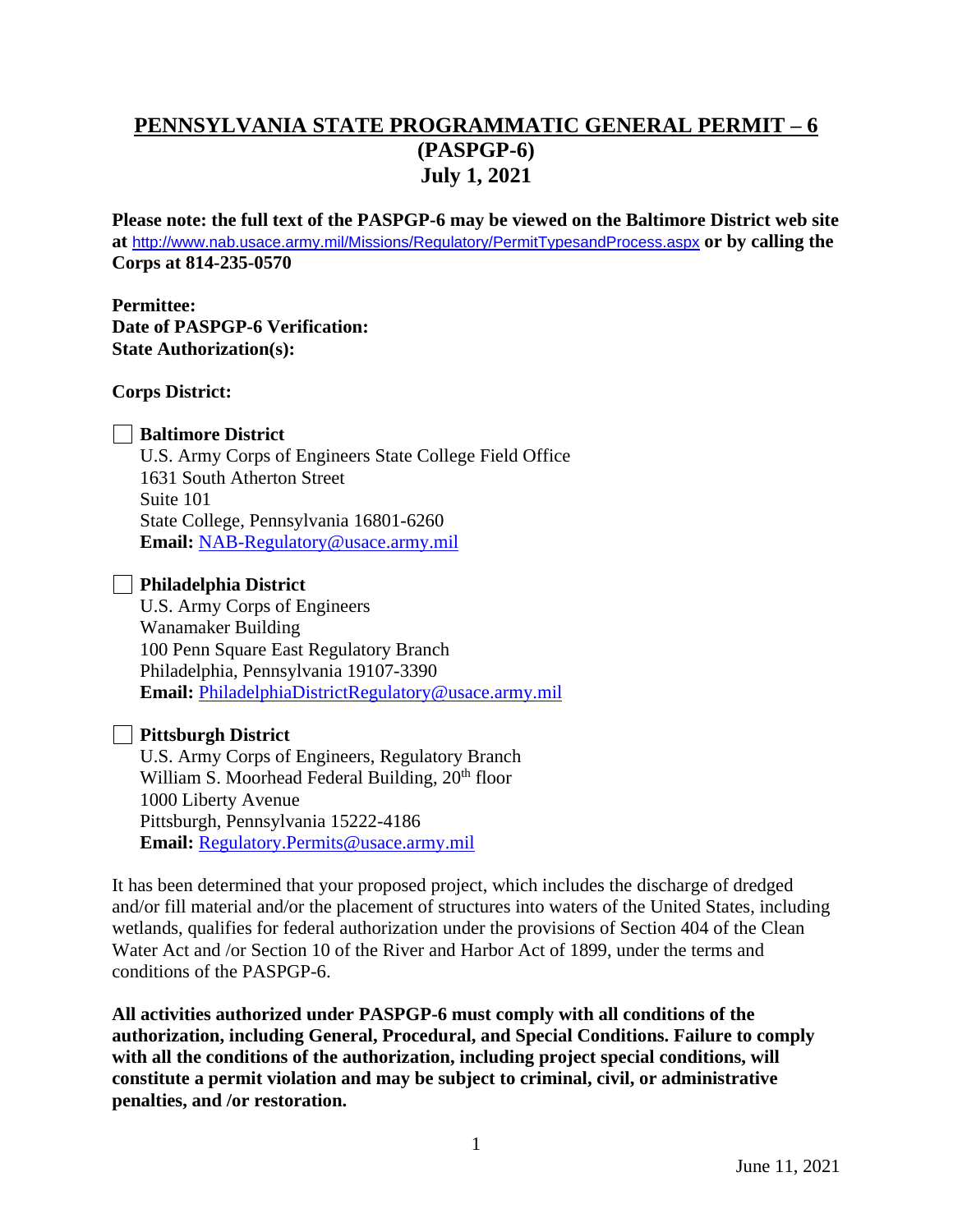The authorized activity must be performed in compliance with the following General Conditions to be authorized under PASPGP-6:

## **General Conditions:**

- 1. Permit Conditions: The permittee shall conduct all work and activities in waters of the United States, including jurisdictional wetlands, in strict compliance with the approved authorization/verification including all final maps, plans, profiles, and design specifications.
- 2. 401 State Water Quality Certification (SWQC) Conditions: The permittee shall comply with the following conditions unless a project specific SWQC is required as identified below:
	- a. Prior to beginning any activity authorized by the Corps under PASPGP-6, the applicant shall obtain from the Department all necessary environmental permits, authorizations or approvals, and submit to the Department environmental assessments and other information necessary to obtain the permits and approvals, as required under state law, including The Clean Streams Law (35 P.S. §§ 691.1—691.1001), the Dam Safety and Encroachments Act (32 P.S. §§ 693.1—693.27), the Surface Mining Conservation and Reclamation Act (52 P.S. §§ 1396.1—1396.19b), the Noncoal Surface Mining Conservation and Reclamation Act (52 P.S. §§ 3301—3326), the Bituminous Mine Subsidence and Land Conservation Act (52 P.S. §§ 1406.1—1406.21), the Coal Refuse Disposal Control Act (52 P.S. §§ 30.51—30.66), the Solid Waste Management Act (35 P.S. §§ 6018.101—6018.1003), the Hazardous Sites Cleanup Act (35 P.S. §§ 6020.101— 6020.1305), the Land Recycling and Environmental Remediation Standards Act (35 P.S. §§ 6026.101— 6026.908), 58 Pa.C.S. §§ 3201—3274 (related to development), the Air Pollution Control Act (35 P.S. §§ 4001—4015), the Storage Tank and Spill Prevention Act (35 P.S. §§ 6021.101— 6021.2104) and the regulations promulgated thereunder, including 25 Pa. Code Chapters 16, 71, 77, 78, 78a, 86—91, 92a, 93, 95, 96, 102, 105, 106, 127, 245 and 260a—299.
	- b. Fill material may not contain any wastes as defined in the Solid Waste Management Act.
	- c. Applicants and projects eligible for the PASPGP-6 must obtain all state permits or approvals, or both, necessary to ensure that the project meets the state's applicable water quality standards, including a project-specific SWQC.

Note: As part of PADEP's issuance of 401 SWQC for PASPGP-6 on February 12, 2021, the following was included to clarify the meaning of this condition:

This 401 SWQC is only available for projects that do not require any federal authorization other than authorization from the Corps under Section 404 of the Act or Section 10 of the Rivers and Harbors Act of 1899. Applicants seeking authorization for activities not eligible for coverage under PASPGP-6, or for activities that require another federal authorization (such as an interstate natural gas pipeline, a gas storage field or a nuclear or hydroelectric project requiring authorization by another federal agency), must submit a request to the Department for a projectspecific SWQC. The scope of the issuance of this SWQC is related only to the scope and applicability of the proposed PASPGP-6. Any activity or project requiring the Department to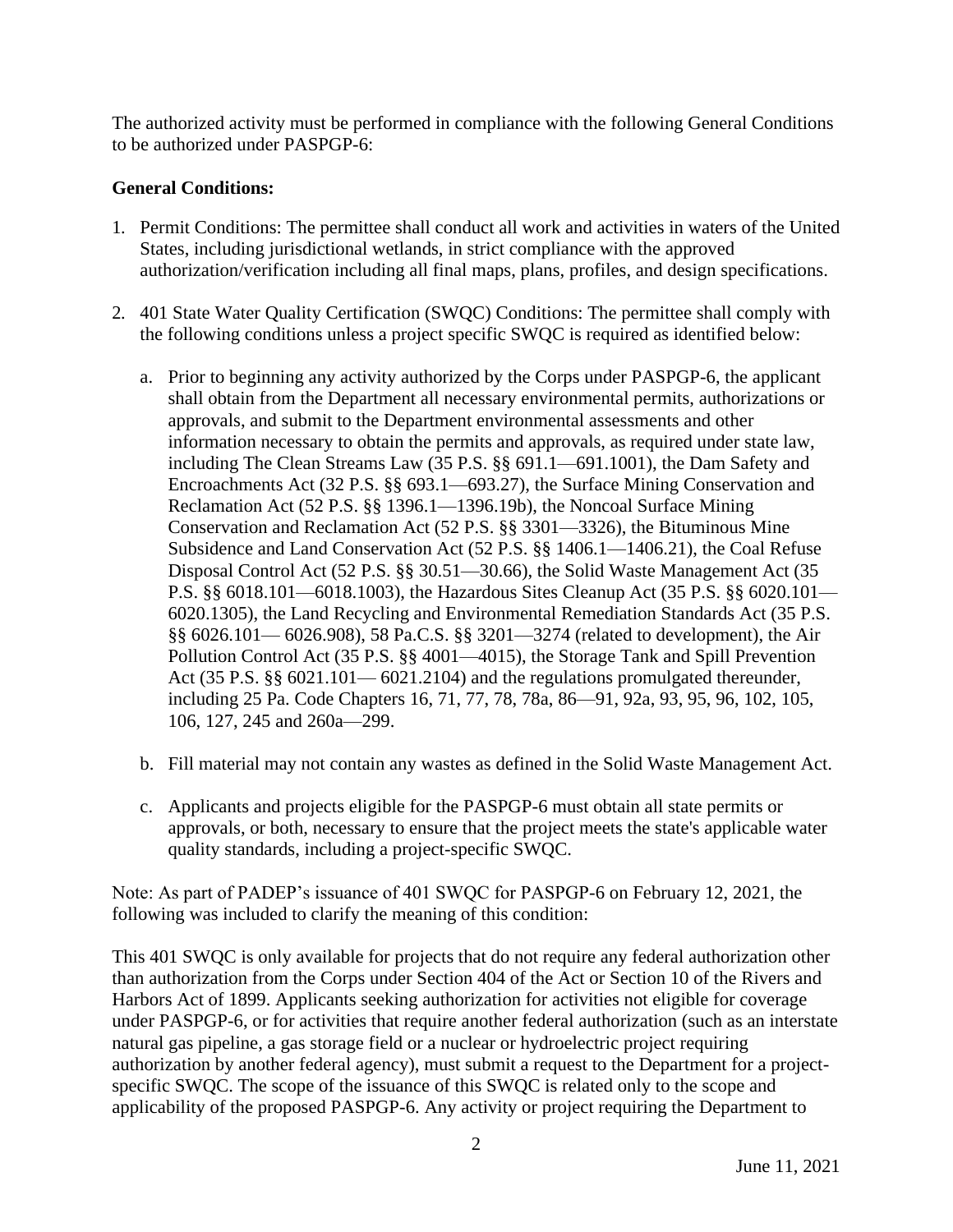issue 401 SWQC that is beyond the scope of the proposed PASPGP-6 or other programmatically issued SWQC (e.g. Nationwide Permits) will require the applicant to obtain a project-specific SWQC from the Department. This would include any activity or project requiring a SWQC associated with an authorization, permit or license issued by a federal agency, such as Federal Energy Regulatory Commission or Nuclear Regulatory Commission. Such activities or projects include, but are not limited to, an interstate natural gas pipeline, a gas storage field or a nuclear or hydroelectric project.

- 3. Terms and Conditions Related to Coastal Zone Management Act (CZMA) Certification: For those projects located within Pennsylvania's Coastal Zones, Non-Reporting Activities have General CZMA consistency determination and Reporting Activities must obtain individual CZMA consistency determination (see General Condition 30(b)).
- 4. Aquatic Life Movements: No activity may substantially disrupt the necessary life cycle movements of those species of aquatic life indigenous to the waterbody, including those species that normally migrate through the area, unless the activity's primary purpose is to impound water. All permanent and temporary crossings of waterbodies shall be suitably culverted, bridged, or otherwise designed and constructed to maintain low flows to sustain the movement of those aquatic species. If a bottomless crossing cannot be used, then culverts should be designed, constructed, and appropriately depressed, if possible, below the stream invert to minimize adverse effects to aquatic life movements.
- 5. Threatened and Endangered Species: By signing the Pennsylvania Natural Diversity Inventory (PNDI) receipt, the permittee has agreed to comply with all avoidance measures identified by the PNDI receipt. The applicant may also agree in writing to comply with all avoidance measures identified in U.S. Fish and Wildlife Service (USFWS) correspondence, including IPaC, as part of the application. To ensure compliance with the Endangered Species Act (ESA), those avoidance measures associated with federally listed, threatened, or endangered species are a condition of the PASPGP-6 verification, unless modified by the Corps.

If an activity is verified under the PASPGP-6, and a federally listed, threatened, or endangered species, or proposed species, is subsequently found to be present, all work must cease, and the Corps and USFWS (or National Marine Fisheries Service (NMFS)) must be notified by telephone immediately (contact information below). The PASPGP-6 verification is automatically suspended without additional notification to the permittee and will not be re-issued until consultation pursuant to Section 7 of the ESA is concluded and adverse effects to federally listed, threatened, endangered, and proposed species are avoided, or incidental take authorization issued.

Furthermore, persons have an independent responsibility under Section 9 of the ESA to avoid any activity that could result in the "take" of a federally listed species.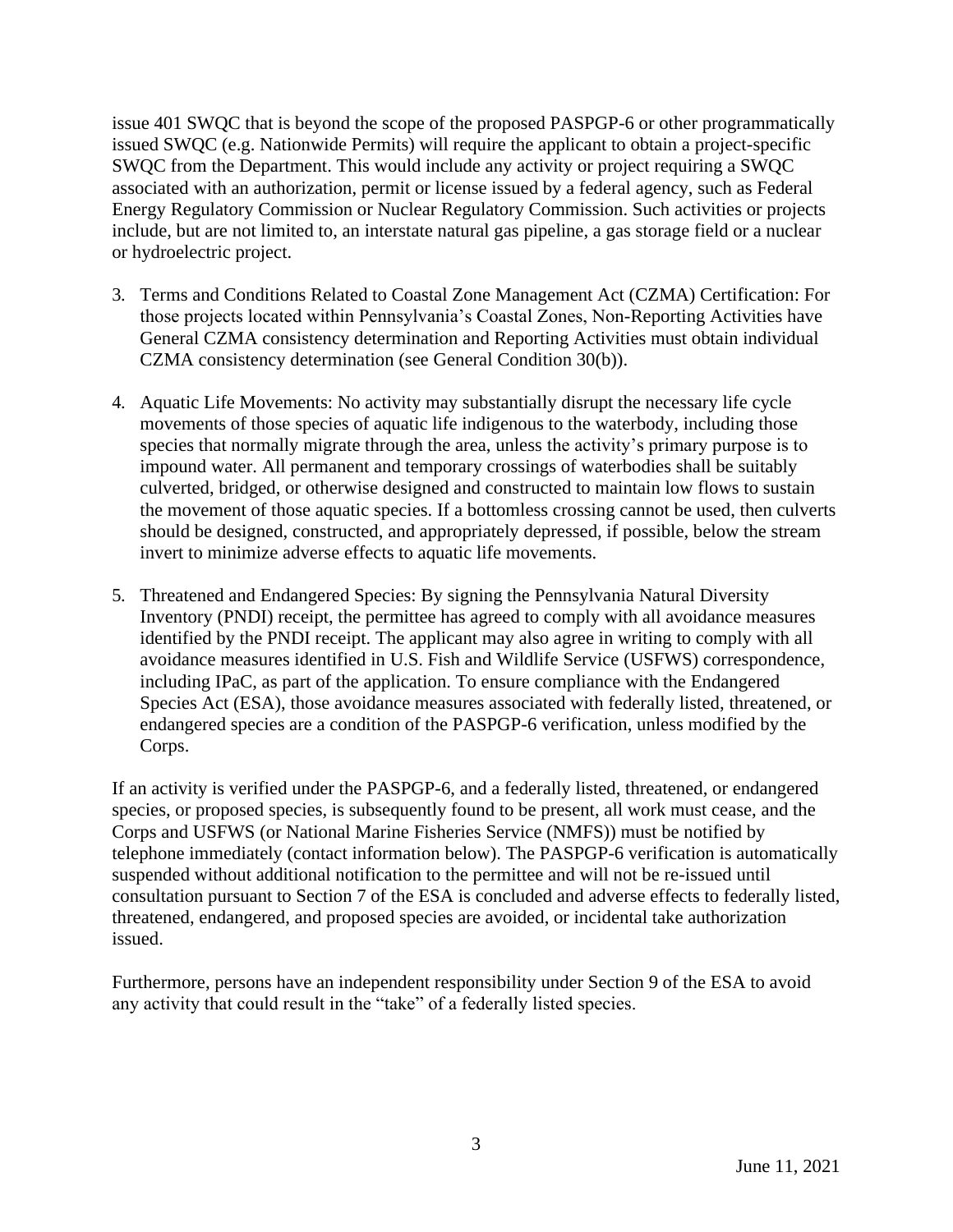USFWS: Pennsylvania Field Office 110 Radnor Rd; Suite 101 State College, PA 16801 office phone: 814 234-4090 fax: 814-234-0748 or 814 206-7452

NMFS:

Ms. Jennifer Anderson Assistant Regional Administrator Protected Resources Division NOAA Fisheries 55 Greater Republic Drive Gloucester, Massachusetts 01930

6. Spawning Areas: The permittee shall comply with all time-of-year-restrictions (see below) associated with spawning areas as set forth by the Pennsylvania Fish and Boat Commission (PFBC) or other designated agency. Discharges or structures in spawning or nursery areas shall not occur during spawning seasons unless written approval is obtained from the PFBC or another designated agency. In addition, work in areas used for other time sensitive life span activities of fish and wildlife (such as hibernation or migration) may necessitate the use of seasonal restrictions for avoidance of adverse impacts to vulnerable species. Impacts to these areas shall be avoided or minimized to the maximum extent practicable during all other times of the year.

| Wild Trout         | October 1 - December 31 |
|--------------------|-------------------------|
| Class A Wild Trout | October 1 - April 1     |

List of Trout Streams found at:

[https://www.fishandboat.com/Fish/PennsylvaniaFishes/Trout/Pages/TroutWaterClassificatio](https://www.fishandboat.com/Fish/PennsylvaniaFishes/Trout/Pages/TroutWaterClassifications.aspx) [ns.aspx.](https://www.fishandboat.com/Fish/PennsylvaniaFishes/Trout/Pages/TroutWaterClassifications.aspx)

- 7. Shellfish Production: No discharge of dredged and/or fill material and/or the placement of structures may occur in areas of concentrated shellfish production, unless the discharge is directly related to an authorized shellfish harvesting activity.
- 8. Adverse Effects From Impoundment: If the regulated activity creates an impoundment of water, the adverse effects on the aquatic system caused by the accelerated passage of water and/or the restriction of its flow, including impacts to wetlands, shall be minimized to the maximum extent practicable.
- 9. Management of High Flows: To the maximum extent practicable, the preconstruction course, condition, capacity, and location of open waters must be maintained for each activity, including stream channelization, storm water management activities, and temporary and permanent road crossings, except as provided below. The activity must be constructed to withstand expected high flows. The activity must not restrict or impede the passage of normal or high flows unless the primary purpose of the activity is to impound water or manage high flows. The activity may alter the pre-construction course, condition, capacity,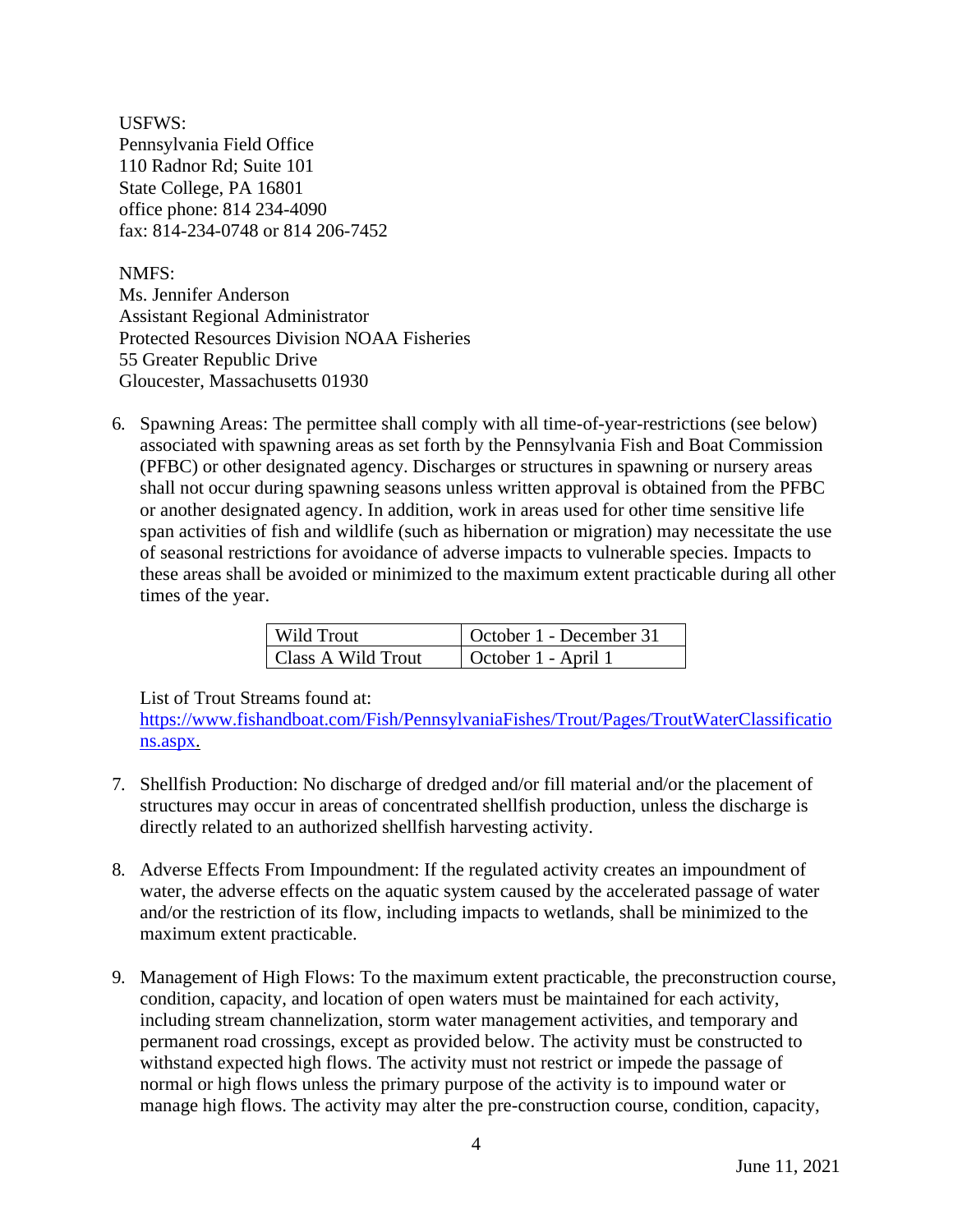and location of open waters if it benefits the aquatic environment (e.g., stream restoration or relocation activities).

- 10. Erosion and Sediment Controls: Appropriate soil erosion and sediment controls, in accordance with state regulations, must be used and maintained in effective operating condition during construction, and all exposed soil and other fills, as well as any work below the ordinary high water mark or high tide line, must be permanently stabilized at the earliest practicable date. Permittees are encouraged to perform work within waters of the United States, including jurisdictional wetlands, during periods of low-flow or no-flow, or during low tides.
- 11. Suitable Material: No activities, including discharges of dredged and/or fill material or the placement of structures, may consist of unsuitable material (i.e., asphalt, trash, debris, car bodies, etc.). No material discharged shall contain toxic pollutants in amounts that would violate the effluent limitation standards of § 307 of the Clean Water Act (CWA).
- 12. Temporary Fill and Structures: Temporary fill (i.e., access roads and cofferdams) and structures in waters and/or wetlands authorized by PASPGP-6 shall be properly constructed and stabilized during use to prevent erosion and accretion. Temporary fill in wetlands shall be placed on geotextile fabric laid on existing wetland grade, unless such requirement is specifically waived by the Corps. Whenever possible, rubber or wooden mats should be used for equipment access through wetlands to the project area. Temporary fills and structures shall be removed, in their entirety, to an upland site, and suitably contained to prevent erosion and transport to a waterway or wetland. Temporarily impacted areas shall be restored to their preconstruction contours, elevations, and hydrology, and revegetated with a wetland seed mix that contains non-invasive, native species, to the maximum extent practicable. Unless approved by the Corps, the restoration work must be completed within 30 days of the date the temporary fill/structure is no longer needed.
- 13. Equipment Working in Wetlands: Heavy equipment working in wetlands or mudflats must be placed on mats, or other measures must be taken to minimize soil disturbance.
- 14. Installation and Maintenance: Any regulated structure or fill authorized by PASPGP-6 shall be properly installed and maintained to ensure public safety.
- 15. PASPGP-6 Authorization:
	- a. PASPGP-6 expires June 30, 2026, unless suspended or revoked.
	- b. Verifications of PASPGP-6 expire June 30, 2026, unless the PASPGP-6 permit is suspended, revoked, or the PADEP authorization expires, whichever date occurs sooner. Activities authorized under PASPGP-6 that have commenced construction or are under contract to commence construction will remain authorized provided the activity is completed within 12 month of the date of the PASPGP-6 expiration, modification, or revocation; or until the expiration date of the project specific verification, whichever is sooner.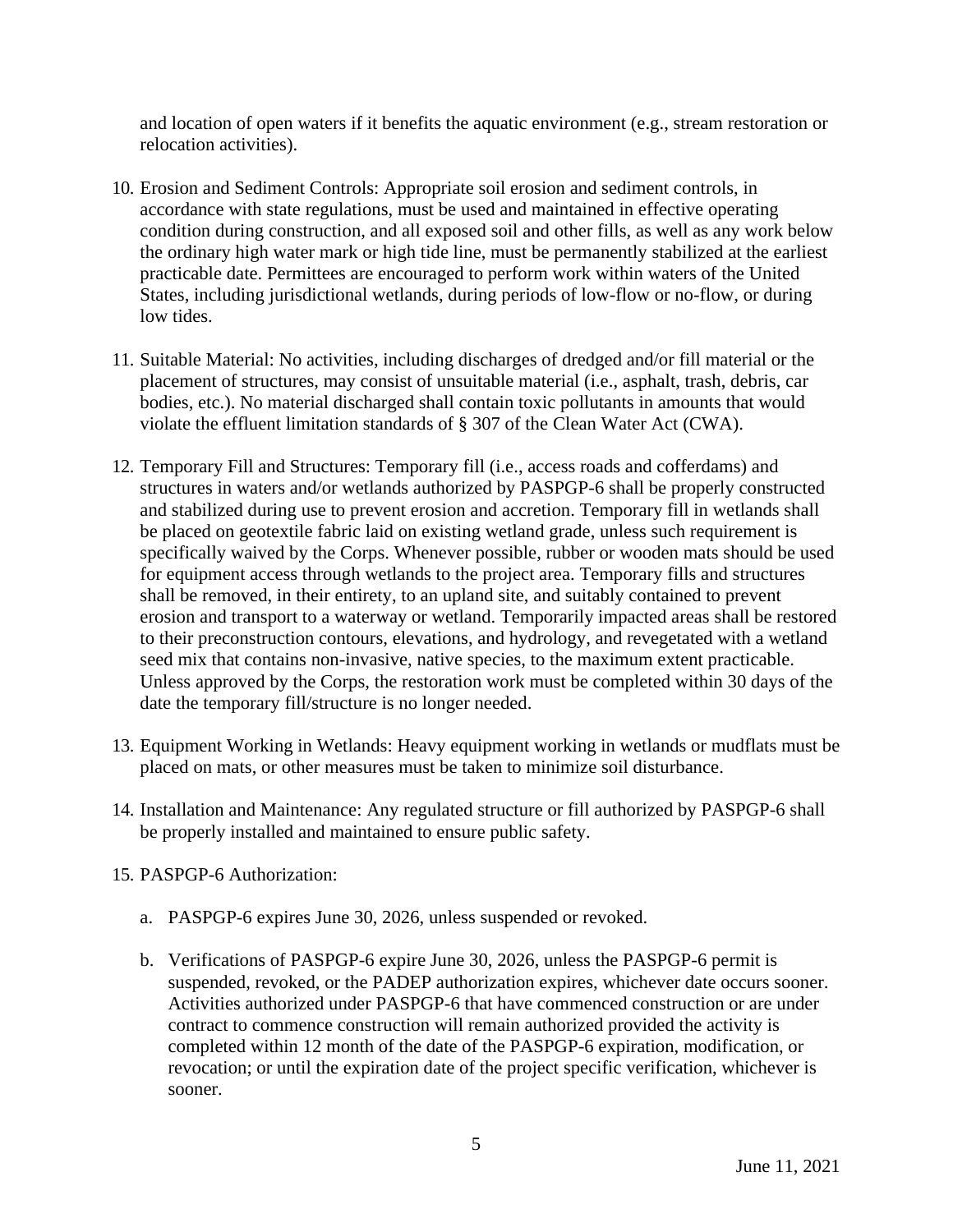- 16. One-Time Use: A PASPGP-6 verification is valid to construct the project, or perform the activity, one time only, except for PASPGP-6 verifications specifically issued for reoccurring maintenance activities.
- 17. Water Supply Intakes: No regulated activity may occur in the proximity of a public water supply intake and adversely impact the public water supply. In order to minimize the effects of intakes on anadromous fish eggs and larvae, and oyster larvae, intake structures should be equipped with screening (with mesh size no larger than 2 mm) of wedge wire or another material of equal or better performance. Where feasible, intakes should be located away from spawning or nursery grounds, or to minimize the impingement on, or entrainment of, eggs or larvae. In addition, intake velocities should not exceed 0.5 ft/sec.
- 18. Historic Properties: For all activities verified under a PASPGP-6, upon the unanticipated discovery of any previously unknown historic properties (historic or archeological), all work must cease immediately, and the permittee must notify the State Historic Preservation Officer (SHPO) and the Corps. The Corps will contact the tribes with whom they routinely consult, within 24 hours in accordance with each District's tribal consultation process. PASPGP-6 may be re-verified, and special conditions added if necessary, after an effect's determination on historic properties and/or tribal resources is made, in consultation with the SHPO, the tribes and other interested parties. The PASPGP-6 verification may be modified and/or rescinded for the specific activity if an adverse effect on the historic property cannot be avoided, minimized, or mitigated.
- 19. Tribal Rights: No activity or its operation may impair reserved tribal rights, including, but not limited to, reserved water rights and treaty fishing and hunting rights.
- 20. Corps Civil Works Projects: The PASPGP-6 does not authorize any work which will interfere with an existing or proposed Corps Civil Works project, or any Corps-owned or managed property or easement (i.e., flood control projects, dams, reservoirs, and navigation projects), unless specifically approved by the Corps in writing. Pursuant to 33 U.S.C 408, a review by, or permission from the Corps is required for activities that will alter or temporarily or permanently occupy or use a Corps federally authorized Civil Works project. Any activity that requires Section 408 permission and/or review is not authorized by PASPGP-6 until the appropriate Corps office issues the Section 408 permission or completes its review to alter, occupy, or use the Corps Civil Works project, and Corps issues a written PASPGP-6 verification.
- 21. Navigation: No activity verified under PASPGP-6 may cause more than minimal adverse effect on navigation. No attempt shall be made by the permittee to prevent the full and free use by the public of all navigable waters at or adjacent to the activity authorized herein. In addition, activities that require temporary causeways that prohibit continued navigational use of a waterway (i.e., temporary causeways extending greater than ¾ the width across the waterway) shall be removed in their entirety upon completion of their use. Any safety lights and signals prescribed by the U.S. Coast Guard (USCG), through regulation or otherwise, must be installed and maintained at the permittee's expense on authorized facilities in navigable waters of the United States. The permittee understands and agrees that, if further operations by the United States require the removal, relocation, or other alteration, of the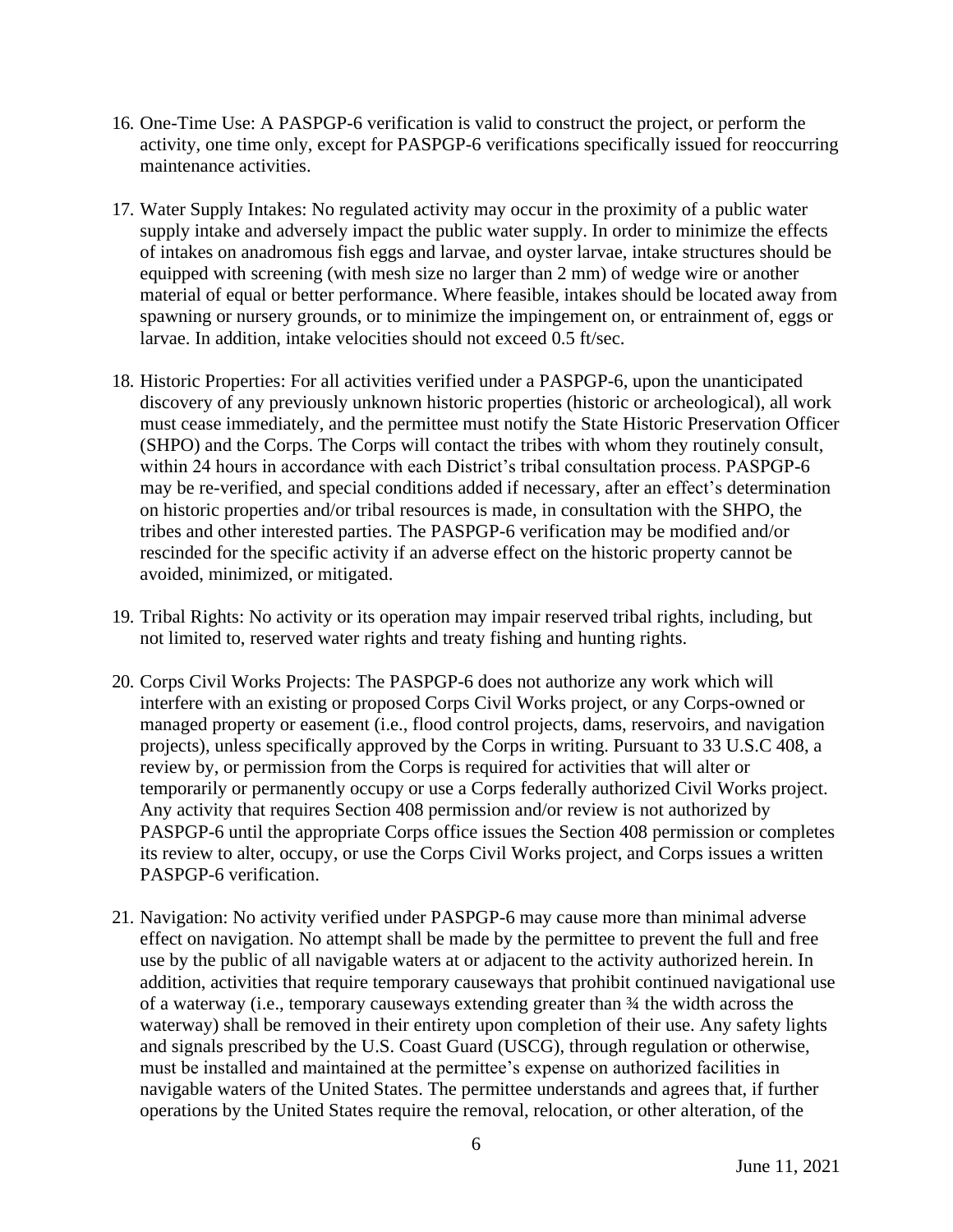structure or work herein authorized, or if, in the opinion of the Secretary of the Army or an authorized representative, said structure or work shall cause unreasonable obstruction to the free navigation of the navigable waters, the permittee will be required, upon due notice from the Corps, to remove, relocate, or alter the structural work or obstructions caused thereby, without expense to the United States. No claim shall be made against the United States on account of any such removal or alteration.

- 22. Inspections: The permittee shall allow a District Engineer or an authorized representative(s) to make periodic inspections at any time deemed necessary in order to ensure that the work is being performed in accordance with all the terms and conditions of PASPGP-6. The District Engineer may also require post-construction engineering drawings (as-built plans) for completed work.
- 23. Modifications of Prior Verifications: Any proposed modification of a previously verified Single and Complete project that results in a change in the verified impact to, or use of waters of the United States, including jurisdictional wetlands, must be approved by PADEP, or the Corps if applicable. Corps written approval is required if the prior verification was reviewed by the Corps, or if the proposed modification is a Reporting Activity under PASPGP-6. Project modifications that cause a Single and Complete Project to exceed 0.5 acre of loss of waters of the United States, including jurisdictional wetlands (except those identified in Part II A.2. a. and b.), or greater than 1,000 linear feet of permanent jurisdictional stream loss (except those identified in Part II A.2. a and b.), are not eligible for PASPGP-6 and will be forwarded to the Corps for review under an alternative permit review procedure.
- 24. Recorded Conservation Instruments: As per Part III.D.27 and Part III.E.8 of this permit, proposed Draft Conservation Instruments may be submitted by the applicant as part of the permit application package for review and approval. When such proposed Conservation Instruments are submitted by the applicant, proof of the recorded deed restriction, conservation easement, or deed restricted open space area shall be forwarded to the appropriate Corps District and appropriate PADEP offices, prior to the initiation of any permitted work, unless specifically waived by the Corps in writing. Conservation Instrument templates can be found at:

<http://www.nab.usace.army.mil/Missions/Regulatory/PermitTypesandProcess.aspx>

- 25. Property Rights: PASPGP-6 does not obviate the need to obtain other federal, state, or local authorizations required by law, nor does the permit grant any property rights or exclusive privileges or authorize any injury to the property or rights of others.
- 26. Navigable Waters of the United States (Section 10 Waters):

In addition to the other general conditions, the following conditions are applicable for activities in the eligible navigable waters of the United States identified in Appendix B:

a. For aerial transmission lines, the following minimum clearances are required for aerial electric power transmission lines crossing navigable waters of the United States. These clearances are related to the clearances over the navigable channel provided by the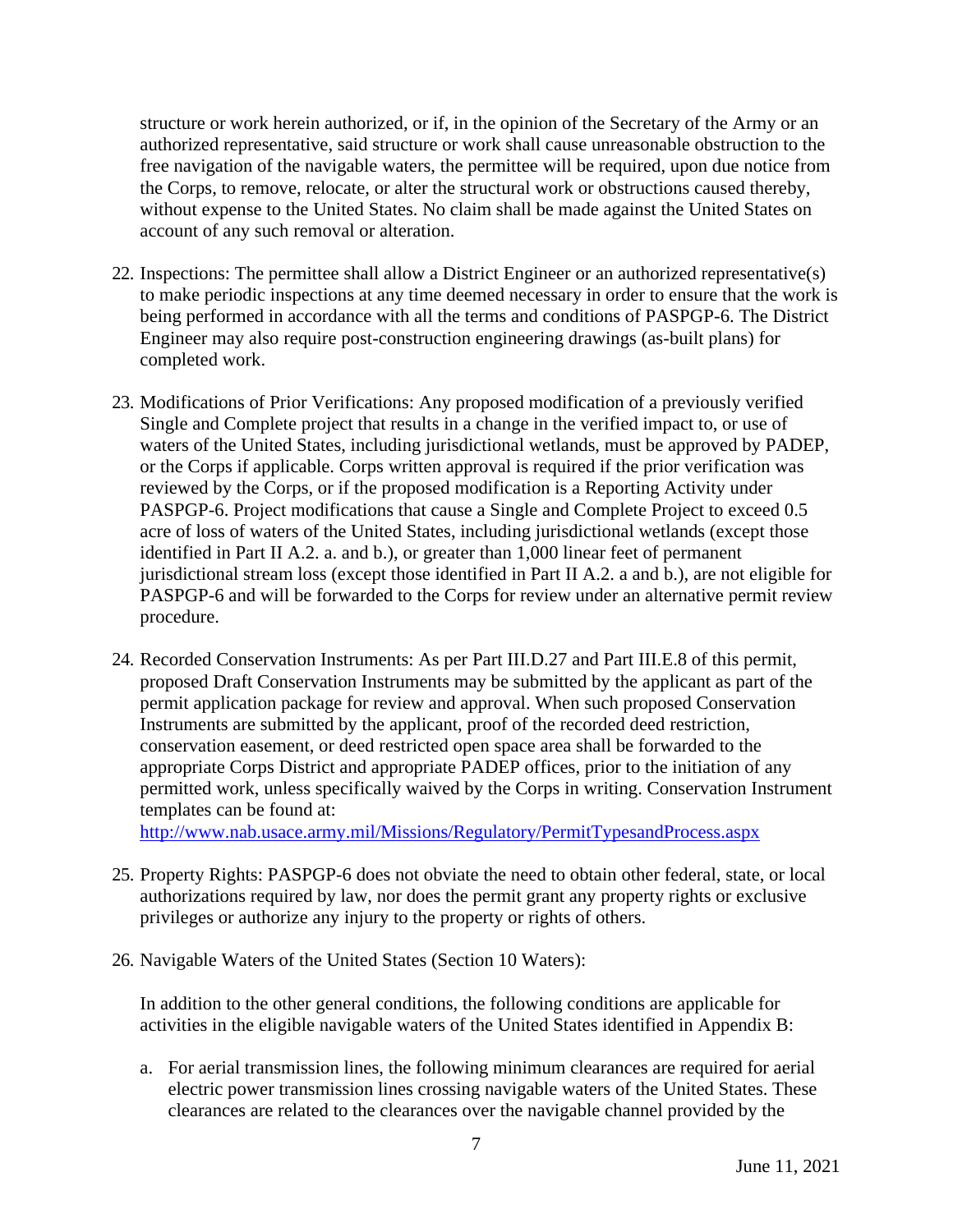existing fixed bridges, or the clearances which would be required by the USCG for new fixed bridges, in the vicinity of the proposed aerial transmission line. These clearances are based on the low point of the line under conditions producing the greatest sag, taking into consideration temperature, load, wind, length of span, and type of supports as outlined in the National Electric Safety Code:

| Nominal System Voltage (kV) | <b>Minimum Additional Clearance</b><br>(ft.) Above Clearance Required<br>for Bridges |
|-----------------------------|--------------------------------------------------------------------------------------|
| 115 and below               | 20                                                                                   |
| 138                         | 22                                                                                   |
| 161                         | 24                                                                                   |
| 230                         | 26                                                                                   |
| 350                         | 30                                                                                   |
| 500                         | 35                                                                                   |
| 700                         | 42                                                                                   |
| 750-765                     | 45                                                                                   |

- i. Clearances for communication lines, stream gauging cables, ferry cables, and other aerial crossings must be a minimum of ten feet above clearances required for bridges, unless specifically authorized otherwise by the District Engineer.
- ii. Corps regulation ER 1110-2-4401 prescribes minimum vertical clearances for power communication lines over Corps lake projects. In instances where both regulation and ER 1110-2-4401 apply, the greater minimum clearance is required.
- b. Encasement: The top of any cable, encasement, or pipeline shall be located a minimum of three feet below the existing bottom elevation of the streambed and shall be backfilled with suitable heavy material to the preconstruction bottom elevation. Where the cable, encasement, or pipeline is placed in rock, a minimum depth of one foot from the lowest point in the natural contour of the streambed shall be maintained. When crossing a maintained navigation channel, the requirements are a minimum of eight feet between the top of the cable, encasement, or pipeline and the authorized depth of the navigation channel. For maintained navigational channels, where the utility line is placed in rock, a minimum depth of two feet from the authorized depth of the navigation channel shall be maintained.
- c. As-Built Drawings: Within 60 days of completing an activity that involves an aerial transmission line, submerged cable, or submerged pipeline across a navigable water of the United States (i.e., Section 10 waters), the permittee shall furnish the Corps and National Oceanic and Atmospheric Administration, Nautical Data Branch, N/CS26, Station 7317, 1315 East-West Highway, Silver Spring, Maryland, 20910 with professional, certified as-built drawings, to scale, with control (i.e., latitude/longitude, state plane coordinates), depicting the alignment and minimum clearance of the aerial wires above the mean high water line at the time of survey or depicting the elevations and alignment of the buried cable or pipeline across the navigable waterway.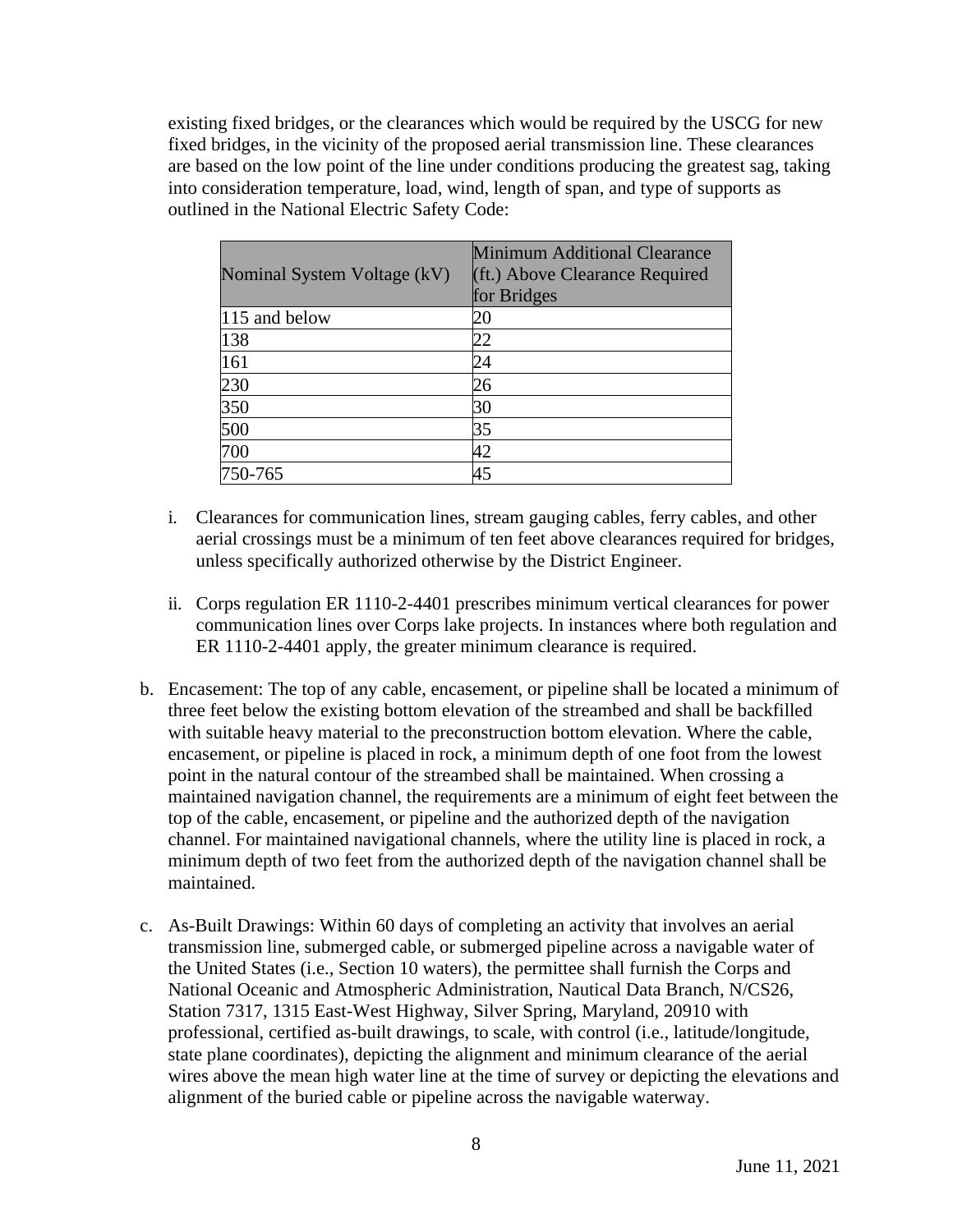- d.Aids to Navigation: The permittee must prepare and provide for USCG approval, a Private Aids to Navigation Application (CG-2554). The application can be found at: https://media.defense.gov/2017/Nov/20/2001846135/-1/- 1/0/CG\_2554.pdf. The completed application must be sent to the appropriate USCG office as indicated below:
	- i. Baltimore/Philadelphia Districts: Commander Fifth Coast Guard District, 431 Crawford Street, Room 100, Portsmouth, VA 23704-5504, Attn: Mr. Matthew Creelman; by email to [Matthew.K.Creelman2@uscg.mil;](mailto:Matthew.K.Creelman2@uscg.mil) or by FAX to (757) 398-6303.
	- ii. Pittsburgh District: Eighth Coast Guard District, Sector Ohio Valley, USCGC Osage, 300 McKown Ln, Sewickley, PA 15143; phone (412) 741-1180

Within 30 days of the date of receipt of the USCG approval, the permittee must provide a copy to the appropriate Corps district office.

- 27. PADEP Waiver: If the Corps determines a specific activity, which is eligible for a PADEP Non-reporting Waiver, has a significant adverse impact on life, property or important aquatic resources, the Corps may require the owner to modify the activity to eliminate the adverse condition or to obtain a Corps Individual Permit. In accordance with 33 CFR 325.7(a), "The District Engineer may reevaluate the circumstances and conditions of any permit, including regional permits, either on his own motion, at the request of the permittee, or a third party, or as the result of periodic progress inspections, and initiate action to modify, suspend, or revoke a permit as may be made necessary by considerations of the public interest. In the case of regional permits, this reevaluation may cover individual activities, categories of activities, or geographic areas."
- 28. Corps Water Releases: For projects located downstream of a Corps dam, the permittee should contact the appropriate Corps, Area Engineer Office, to obtain information on potential water releases and to provide contact information for notification of unscheduled water releases. It is recommended that no in-water work be performed during periods of high-water flow velocities. Any work performed at the project site is at the permittee's own risk.
- 29. State Authorization: The activity must receive state authorization. For the purpose of this requirement, any one of the following is considered as a state authorization:
	- a. A PADEP Chapter 105 Water Obstruction and Encroachment Permit, including PADEP approved Environmental Assessment pursuant to 25 Pa. Code § 105.15; or
	- b. A PADEP GP issued pursuant to 25 Pa. Code § §105.441-105.449; or
	- c. A PADEP approved Environmental Assessment for activities not otherwise requiring a PADEP permit pursuant to 25 Pa. Code § 105.12; or
	- d. A PADEP Dam Permit, including maintenance or repairs of existing authorized dams, including maintenance dredging; or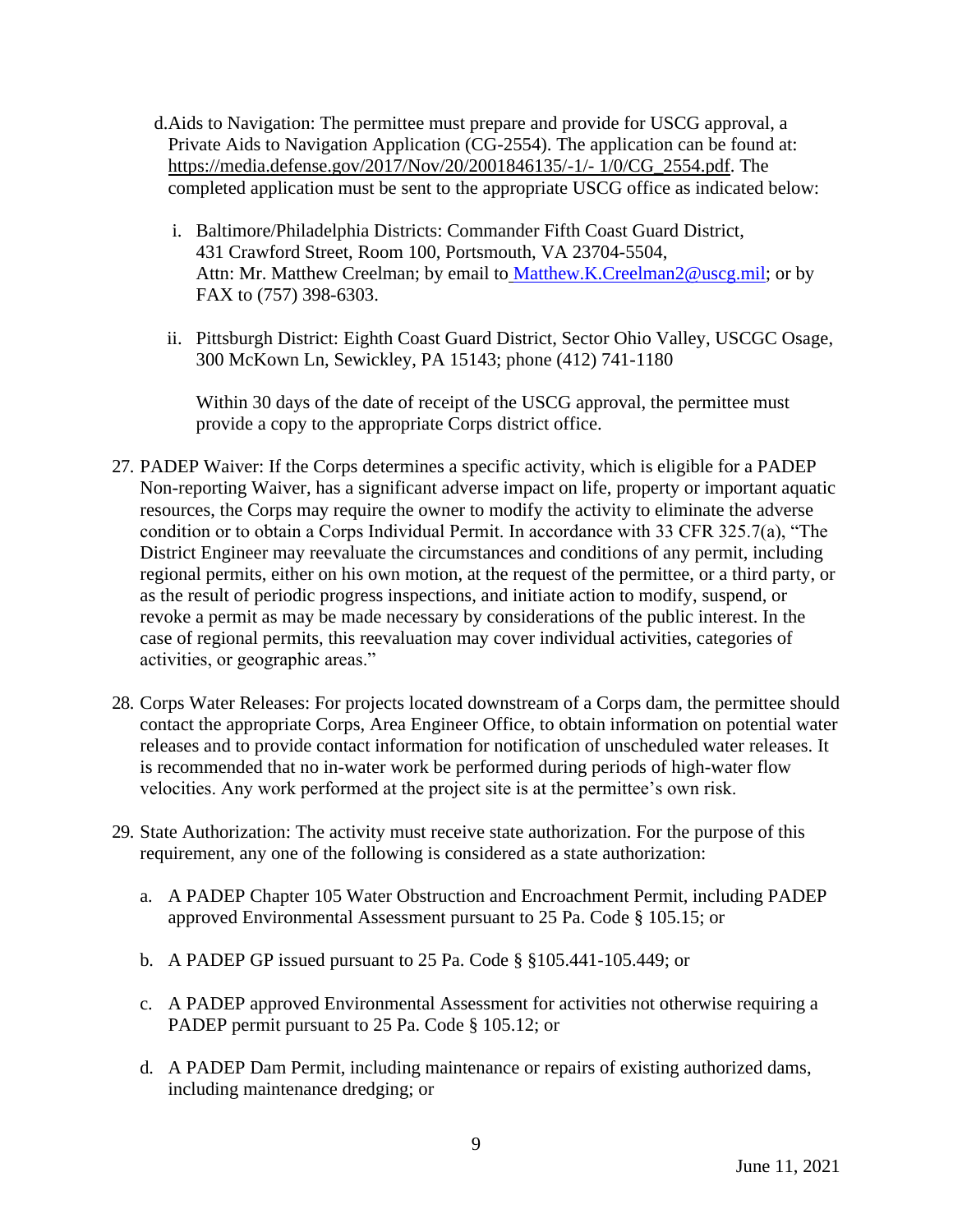- e. A PADEP Emergency Permit issued pursuant to 25 Pa. Code § 105.64; or
- f. A PADEP permit for the construction of a bridge or culvert which allows for maintenance activities of bridges and culverts; or
- g. A PADEP Chapter 105 Dam Safety and Encroachment Enforcement Action.
- 30. Other Authorizations: Additional federal, state, and/or local authorizations or approvals may be required and where applicable must be secured by the applicant, prior to initiating any discharge of dredged and/or fill material, and/or the placement of structures into waters of the United States, including jurisdictional wetlands. These approvals include, but are not limited to:
	- a. A project specific 401 SWQC issued by PADEP or considered waived, consistent with Section 401 of the CWA.

PADEP has issued 401 SWQC for activities authorized by PASPGP-6 with conditions. See General Condition 2 for conditions and for identification when a project specific 401 SWQC or a waiver thereof is required. If the permittee cannot comply with all of the conditions of the 401 SWQC previously issued for PASPGP-6, then the permittee must obtain a project specific 401 SWQC or waiver for the proposed discharge in order for the activity to be authorized by PASPGP-6. The Corps or certifying authority may require additional water quality management measures to ensure that the authorized activity does not result in more than minimal degradation of water quality; and

b. Reporting Activities located within the designated CZM Areas. Require a CZMA consistency determination issued by PADEP or a presumption of concurrence pursuant to Section 307 of the Federal Coastal Zone Management Act.

The District Engineer or PADEP may require additional measures to ensure that the authorized activity is consistent with state CAM requirements; and

- c. Fills within the 100-year floodplains. This activity must comply with applicable Federal Emergency Management Agency approved state or local floodplain management requirements.
- 31. Federal Liability: In issuing this permit and any subsequent activity verification, the federal government does not assume any liability, including but not limited to the following:
	- a. Damages to permitted project or users, thereof, as a result of other permitted or unpermitted activities or from natural causes;
	- b. Damages to the permitted project or uses, thereof, as a result of current or future activities undertaken by or on behalf of the United States in the public interest;
	- c. Damages to persons, property, or to other permitted or unpermitted activities or structures caused by the activity authorized by this permit;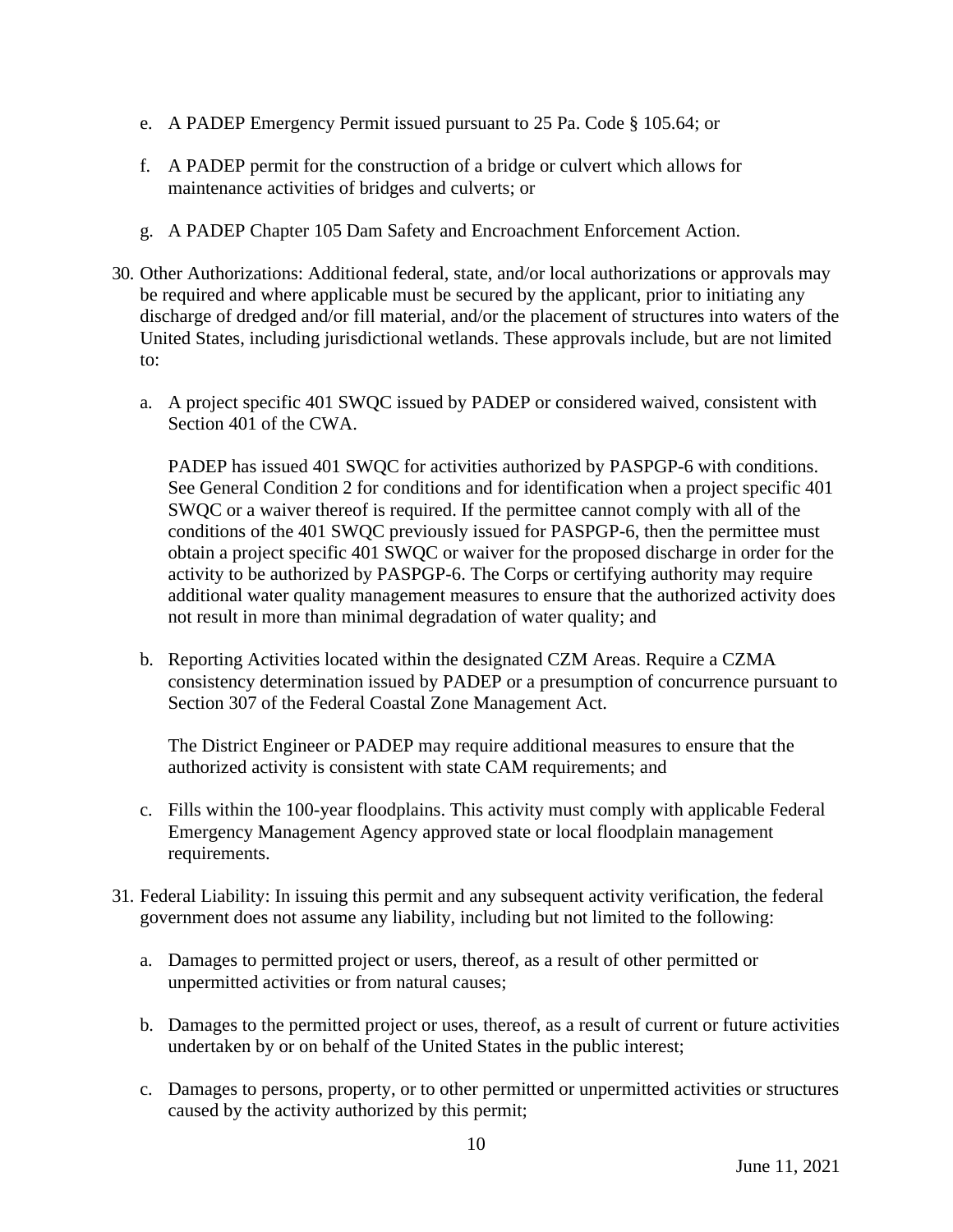- d. Design or construction deficiencies associated with the permitted work; and
- e. Damage claims associated with any future modification, suspension, or revocation of the PASPGP-6.
- 32. False and Incomplete Information: The Corps may modify or rescind a previously issued project specific verification, if it determines that the original verification was issued based on false, incomplete and/or inaccurate information; or other information becomes available whereby such action is necessary to ensure compliance with other federal laws and regulations.
- 33. Anadromous Fish Waters: To protect anadromous fish during their migration and spawning, no work can take place in the following anadromous fish waterways listed in the table below from March 15 to June 30 unless approved in writing by the Corps. Questions on the applicability of this condition should be directed to the Corps, Philadelphia District.

| Waterway              | Downstream extent | <b>Upstream</b> extent       | Upstream     | Upstream        |
|-----------------------|-------------------|------------------------------|--------------|-----------------|
|                       |                   |                              | Latitude (N) | Longitude (E)   |
| Delaware River in     | Rte. 220 Bridge   | PA/NY Border                 | 41.999448    | -75.359573      |
| Pennsylvania          |                   |                              |              |                 |
| (including W.         |                   |                              |              |                 |
| Branch)               |                   |                              |              |                 |
| Lehigh River and      | confluence with   | 500 feet upstream of         | 40.690275    | -75.503800      |
| adjacent canals       | Delaware River    | the Cementon Dam             |              |                 |
| Little Lehigh         | confluence with   | 500 feet upstream of the     | 40.596318    | -75.475570      |
| Creek                 | Lehigh River      | lowermost dam                |              |                 |
| Hokendauqua           | confluence with   | State Route 4014 (West       | 40.793273    | -75.439262      |
| Creek                 | Lehigh River      | Scenic Drive)                |              |                 |
| <b>Bushkill Creek</b> | confluence with   | 500 feet upstream of the     | 40.694859    | -75.212406      |
|                       | Delaware River    | lowermost dam                |              |                 |
| Waterway              | Downstream extent | <u>Upstream extent</u>       | Upstream     | <b>Upstream</b> |
|                       |                   |                              | Latitude (N) | Longitude (E)   |
| <b>Brodhead Creek</b> | confluence with   | 500 feet upstream of the     | 41.018667    | -75.201063      |
|                       | Delaware River    | Stroudsburg Water Co.        |              |                 |
|                       |                   | Dam                          |              |                 |
| <b>Bush Kill</b>      | confluence with   | 500 feet upstream            | 41.111235    | -75.095824      |
|                       | Delaware River    | of Resica Falls              |              |                 |
| Lackawaxen River      | confluence with   | 500 feet upstream of the     | 40.984304    | -75.191569      |
|                       | Delaware River    | Woolen Mill Dam              |              |                 |
| Dyberry Creek         | confluence with   | Jadwin Dam                   | 41.612088    | -75.263391      |
|                       | Lackawaxen River  |                              |              |                 |
| Darby Creek           | Confluence with   | 500 feet upstream of         | 39.907278    | -75.255432      |
|                       | Delaware River    | the confluence of Cobbs      |              |                 |
|                       |                   | <b>Creek and Darby Creek</b> |              |                 |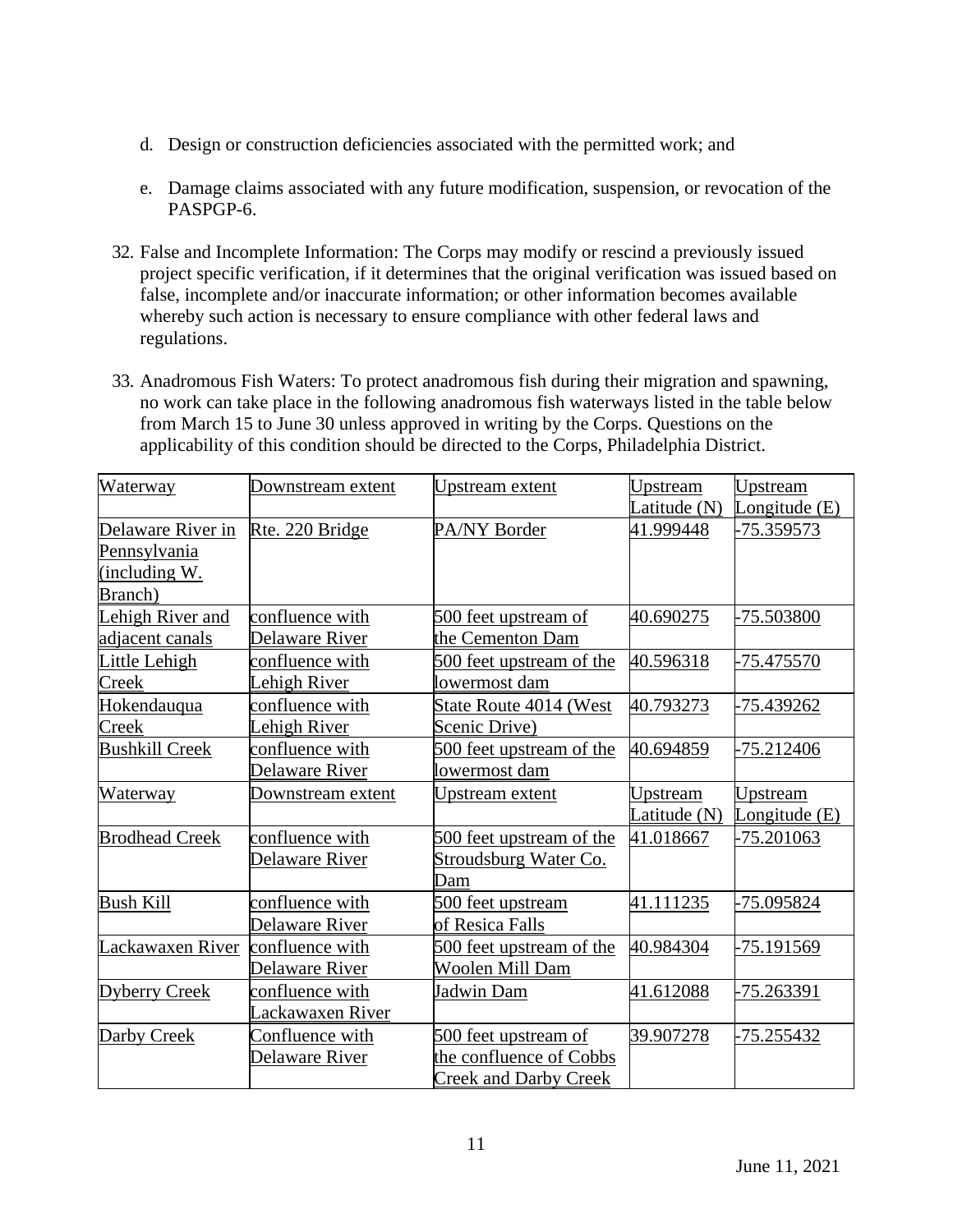| Schuylkill River                | <b>Fairmount Dam</b> | $500$ feet upstream of the $\left[40.326411\right]$<br>Bingaman St. Bridge in |           | 175.934417 |
|---------------------------------|----------------------|-------------------------------------------------------------------------------|-----------|------------|
|                                 |                      | Reading, Pennsylvania                                                         |           |            |
| Neshaminy Creek Confluence with |                      | 500 feet upstream of                                                          | 40.143369 | -74.915828 |
|                                 | Delaware River       | the lowermost dam                                                             |           |            |

- 34. Compliance Certification: Each permittee who receives a written PASPGP-6 verification letter from the Corps must provide a signed certification documenting completion of the authorized activity and implementation of any required compensatory mitigation. This certification should indicate if the success of any required permittee-responsible mitigation was completed in accordance with the permit conditions. If credits from a mitigation bank or in-lieu fee program are used to satisfy the compensatory mitigation requirements, the certification must include the documentation required by 33 CFR 332.3(l)(3) to confirm that the permittee secured the appropriate number and resource type of credits. The signature of the permittee is also required to certify the completion of the activity and mitigation. The completed certification document must be submitted to the District Engineer within 30 days of completion of the authorized activity or the implementation of any required compensatory mitigation, whichever occurs later.
- 35. Migratory Birds and Bald and Golden Eagles: The permittee is responsible for ensuring that an action authorized by PASPGP-6 complies with the Migratory Bird Treaty Act and the Bald and Golden Eagle Protection Act. The permittee is responsible for contacting the appropriate local office of the USFWS to determine what measures, if any, are necessary or appropriate to reduce adverse effects to migratory birds or eagles, including whether "incidental take" permits are necessary and available under the Migratory Bird Treaty Act or Bald and Golden Eagle Protection Act for a particular activity. The permittee should contact the appropriate local office of the USFWS to determine if such authorizations are required for a particular activity. Information on the conservation of migratory birds and Bald and Golden Eagles can be found at the following USFWS web site: <http://www.fws.gov/northeast/pafo/>
- 36. Migratory Bird Breeding Areas: Activities in waters of the United States, including jurisdictional wetlands, that serve as breeding areas for migratory birds must be avoided to the maximum extent practicable. Recommendations pertaining to the conservation of migratory birds can be found at the following USFWS web site: <http://www.fws.gov/northeast/pafo/>

By Authority of the Secretary of the Army:

\_\_\_\_\_\_\_\_\_\_\_\_\_\_\_\_\_\_\_\_\_\_\_\_\_\_\_\_\_\_\_\_\_\_\_\_\_\_\_

LITZ.JOHN.THOMAS.1106467079 Digitally signed by LITZ.JOHN.THOMAS.1106467079

John T. Litz Colonel, U.S. Army Commander and District Engineer Baltimore District